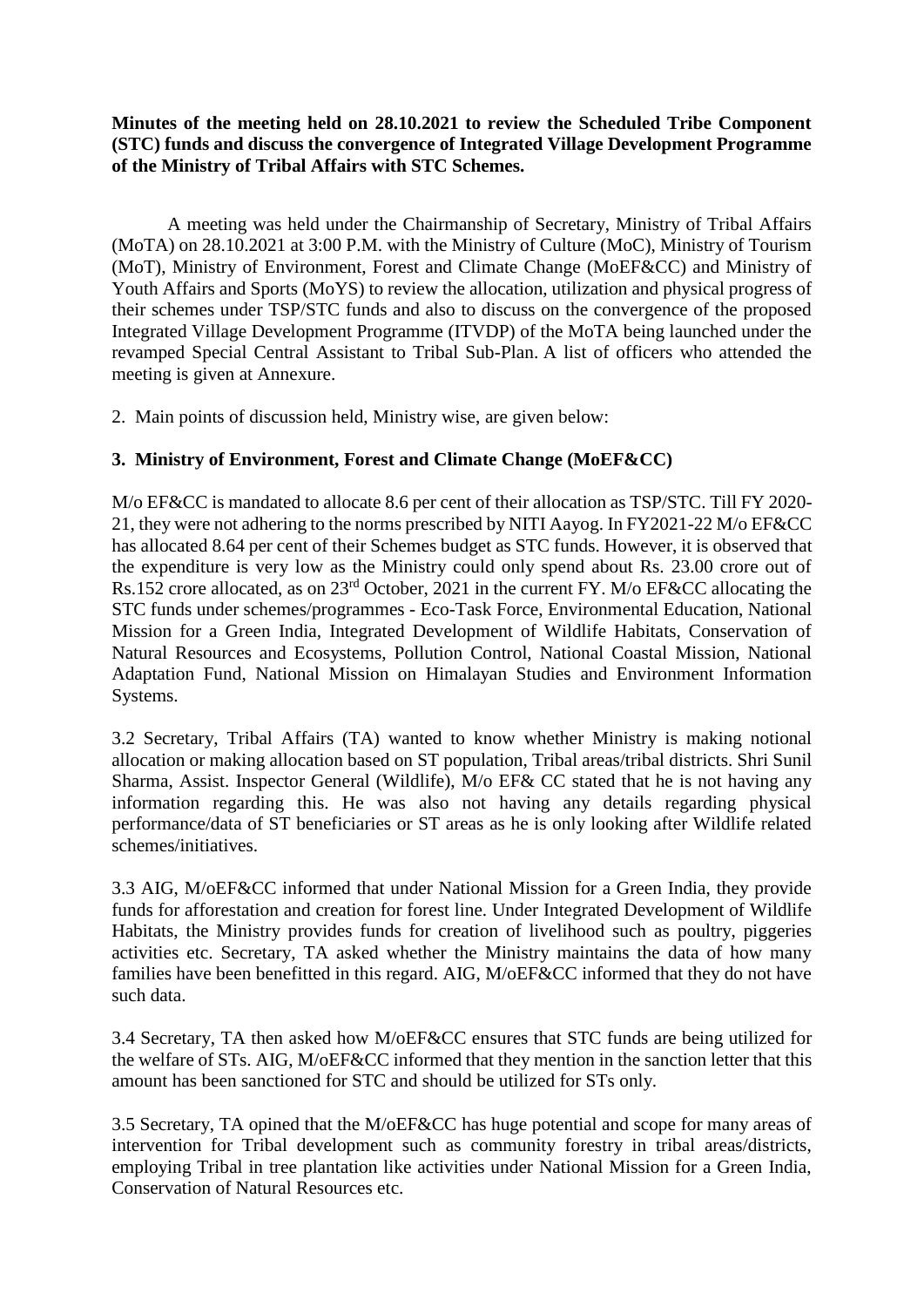3.6 Secretary, TA then stated that Ministry of Tribal Affairs based on Mission Antyodaya data of Department of Rural Development and Census 2011, has done a gap analysis of 1,17,064 villages (as on 31.08. 2019) having 25% or more tribal population, in respect of 18 parameters. Out of these, there are 36,428 villages which have tribal population of 50 % or more, with at least 500 tribal population. For filling gaps and for focused development of these villages, Ministry has prepared action plan under the scheme SCA to ITVD of the Ministry for comprehensive development of 36,428 village in next 5 years by taking one-fifth villages every year during 2021-22 to 2025–26. The scheme is envisaged to undertake the developmental activities in these villages mainly through convergence of funds available with different Ministries/Departments under STC, whereas the funds of Ministry of Tribal Affairs available under the scheme of SCA to ITVD would be used for gap filling. He suggested that MoEF&CC may proactively use the data for village level targeting and focused interventions.

3.7 AIG, M/oEF&CC informed that they will share the list of villages with States and request them to prioritize these villages for implementation of the schemes/programmes and utilize STC funds in the identified villages. DDG informed that the list of villages has already been shared with the Secretaries of all the obligated Ministries/Departments.

3.8 Secretary, TA stated that it may not be desirable for M/o EF&CC to have small allocations spread over many schemes. Instead, they may allocate STC funds in the schemes which provide specific benefits to STs. Small allocation in other schemes may be transferred to schemes having higher allocation for STs.

#### **4. Ministry of Youth Affairs and Sports (MoYS)**

Ministry of Youth Affairs and Sports is mandated to allocate 8.6 per cent of the total scheme allocation as STC funds as per NITI Aayog guidelines. MoYS allocated STC funds in the range of  $11 - 13$  percent during 2017-18 to 2020-21. In current FY i.e., 2021-22 the STC allocation for the Ministry is 8.67 percent. The Ministry has made STC allocation under the schemes Khelo India, Assistance to Promotion of Sports Excellence National Youth Corps, National Service Scheme, National Programme for Youth and Adolescent Development and National Young Leaders Programme.

4.2 Director, MoYS informed that Khelo India scheme has 12 components. One of the components is creation of infrastructure. Secretary, TA desired to know how STC funds are being utilized by the Ministry. Director, MoYS informed that funds are being given to States on the basis of ST population living in that State. He further informed that they maintain district – wise list of projects and will share the same with MoTA. Under Assistance to Promotion of Sports Excellence, MoYS organizes National Championships and provide facilities of boarding, lodging etc. to the participants. Also, MoYS conducts training programme for participants of international events. Secretary, TA urged that MoYS may devise a mechanism to collect and maintain data of how many tribal sports persons are benefitted under their schemes.

4.3 The initiatives under National Young Leaders Programme aim for developing leadership qualities among the youth to enable them to realize their full potential and in the process, to contribute to the nation-building process. Secretary, TA requested that activities under NYLP may be organized for tribal youth in EMRS, Tribal Universities etc.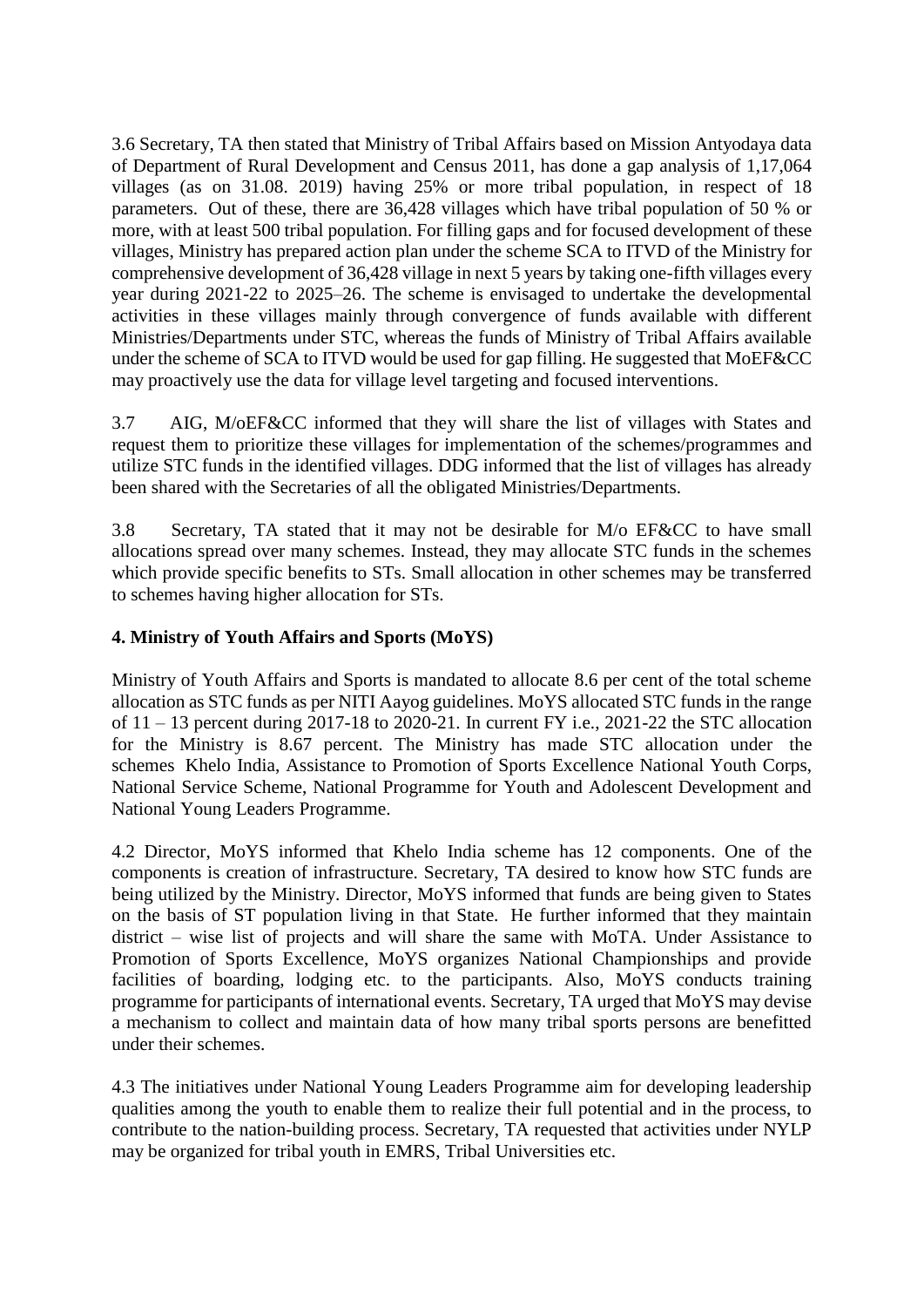## **5. Ministry of Culture (MoC)**

Ministry of Culture is mandated to allocate 4.3 per cent of the total scheme allocation as STC funds as per NITI Aayog guidelines. MoC is adhering to the norms prescribed by NITI Aayog. STC allocation of the M/o Culture has come down from Rs 35.10 cr. in 2017-18 to Rs 19.57 cr. in current FY (2021-22). M/o Culture could spend only Rs. 3.01 crore (as on 23rd Oct 2021) from total STC allocation of Rs. 19.57 crore during the current FY 2021-22. In FY 2021-22, M/o Culture has allocated the STC funds under 4 schemes namely (i) Kala Sanskriti Vikas Yojana(ii) Centenaries and Anniversaries, Celebrations and Schemes (iii) National Mission for Preservation of Manuscripts and (iv) Development of Libraries and Archives.

5.2 While clarifying schemes, Director, MoC informed that Ministry's all schemes are Central Sector Schemes. MoC provides Pensions, scholarships to ST artists under the scheme Kala Sanskriti Vikas Yojana. MoC maintains the data of individual beneficiaries also. Director further informed that they are providing funds to general population working for tribal arts – dance, painting etc., However, they are not booking expenditure for this as STC.

5.3 Secretary, TA commented that the Ministry of Culture (MoC) has several potential areas and scope to intervene to promote Tribal culture, Tribal museums, Tribal traditions and way of life and preserve their old, traditional languages. Secretary TA suggested that MoC actually can allocate more funds than prescribed by NITI Aayog for tribal culture, museums and preservation of tribal languages.

5.4 Secretary, TA stated that MoTA is providing funds for establishing Tribal museums to various States. However, MoTA does not have expertise in building museums. He requested that MoC may provide necessary technical inputs for construction of tribal museums. Director, MoC said that MoC has many agencies which can be roped in for taking up such activities. DDG, MoTA asked if MoTA sends proposal for construction of tribal museums whether MoC will be able to provide funds from STC. Director, MoC said they can provide STC funds for of museums.

5.5 Secretary, TA suggested that a separate meeting may be arranged with M/o Culture to discuss in details about establishment of tribal museums.

5.6 DDG requested MOC that NCSM may open regional Science centers in some tribal areas to inculcate scientific tamper among the students of tribal areas.

## **6. Ministry of Tourism (MoT)**

Ministry of Tourism is allocating STC funds as per NITI Aayog guidelines i.e., 4.3 per cent as Tribal Sub-Plan/Scheduled Tribe Component (TSP/STC) funds. However, it is observed that the utilization/expenditure of STC fund is very low i.e., only Rs. 4.37 cr. out of total allocation of Rs. 82.00 cr. during the current FY 2021-22. Ministry of Tourism is allocating the STC funds only under one scheme viz. Integrated Development of Tourist Circuits around specific themes (Swadesh Darshan).

6.2 Under Secretary, M/o Tourism informed that MoT provides funds to States for providing basic amenities at tourist destinations, tourist guide trainings, capacity building for service providers. He further informed that MoT is doing notional allocation. Secretary, TA asked about physical progress of the scheme; how many STs are benefitted. US, MoT informed that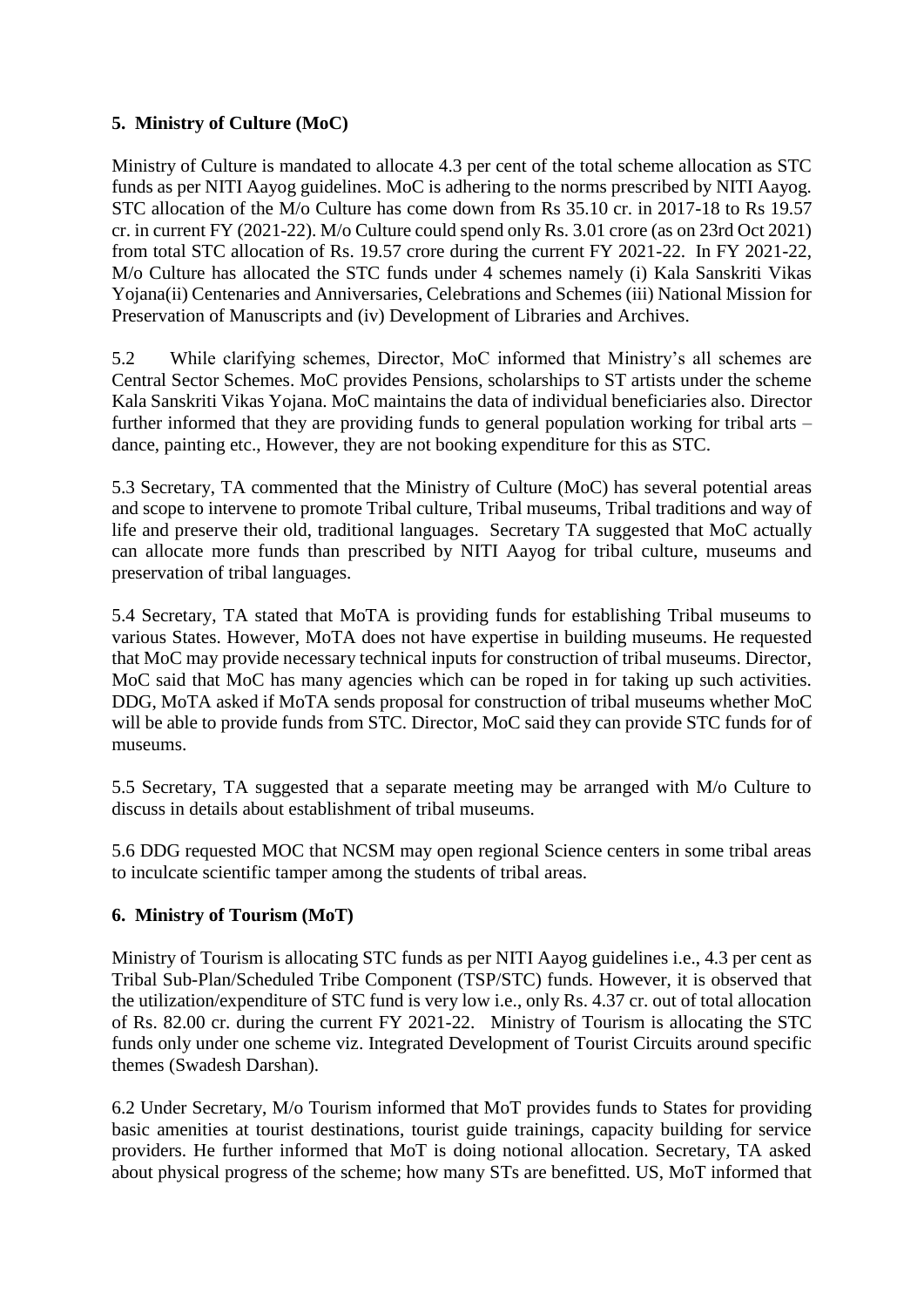he is not having data right now and he will check about this with the concerned programme Division of MoT and share with MoTA.

6.3 Secretary, TA commented that MoT has scope to promote tribal tourism and also tourism in tribal population districts. He suggested that MoT may ask for proposals from States to focus on the tribal circuits and locations and provide funds for such proposals. In addition, there is scope to support tribal youths as tour guides in these tribal circuit and locations.

The meeting ended with a vote of thanks to the chair.

\*\*\*\*\*